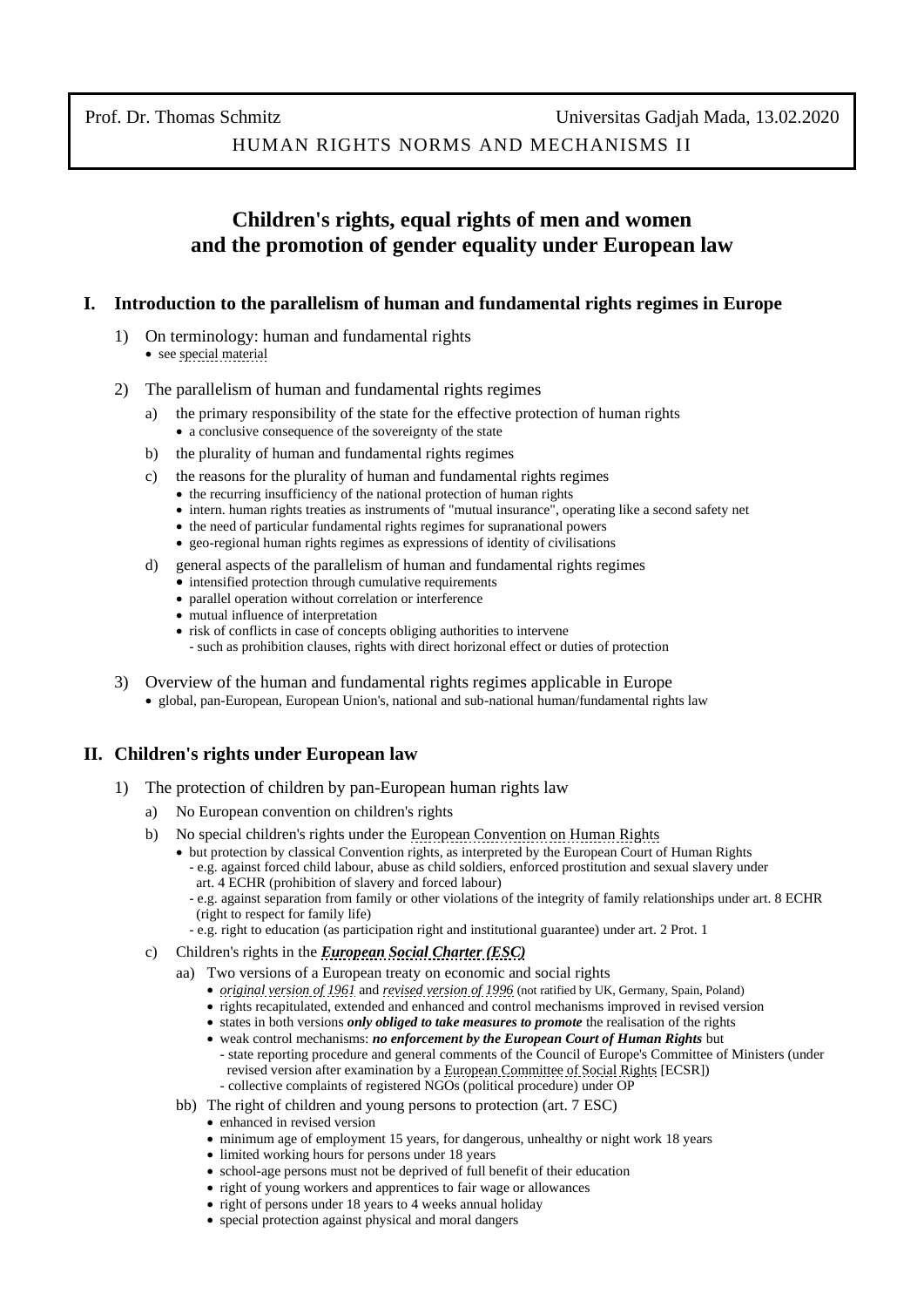- cc) The right to vocational training (art. 10 ESC) • in particular obligation to promote systems of apprenticeship (no 2.)
- dd) The right of the family to social, legal and economic protection (art. 16 ESC) • by social and family benefits, fiscal arrangements, provision of family housing etc.
- ee) The right of children and young persons to social, legal and economic protection (art. 17 ESC)
	- redesigned in revised version
	- right to care, assistance, education (incl. free primary and secondary education) and training
	- protection against negligence, violence or exploitation
	- protection and special aid for those deprived of their family's support
- ff) The right of migrant workers and their families to protection and assistance (art. 19) • extended in revised version
- 2) The protection of children under the [Charter of Fundamental Rights of the European Union](https://eur-lex.europa.eu/legal-content/EN/TXT/HTML/?uri=CELEX:12012P/TXT&from=DE)
	- a) A special fundamental rights catalogue for the European Union
		- necessary because EU exercises on a large scale public power
		- most up-to-date f.r. catalogue in the world, binding primarily the EU institutions as primary Union law (cf. art.  $6(1)$ ) EU [Treaty\)](https://eur-lex.europa.eu/legal-content/EN/TXT/HTML/?uri=CELEX:12012M/TXT&from=DE); member states only bound when implementing or executing EU law or interfering with economic fundamental freedoms (cf. art. 51(1) ChFR)
	- b) The rights of the child (art. 24 ChFR)
		- inspired by the CRC but taken more seriously in practice
		- not just principles but fundamental rights (DISPUTED)
		- rights of the children ( $\rightarrow$  taught at school), not of their parents
		- aa) The right to protection and care (art. 24(1) phrase 1)
		- bb) The child's freedom of expression (art. 24(1) phrase 2) • with direct horizontal effect - binding also the parents (DISPUTED)
		- cc) The right of the child to have its own views taken into consideration on matters concerning it in accordance with age and maturity (art. 24(1) phrase 3) • with direct horizontal effect (DISPUTED) - limits considerably the exercise of parental authority
		- dd) The right to primary consideration of the child's best interests (art. 24(2))
		-
		- ee) The right to regular personal relationship and direct contact with both parents (art. 24(3))
	- c) Prohibition of child labour and protection of young people at work (art. 32 ChFR)
		- right of young people to working conditions appropriate to their age (art. 32(2))
			- protection of young people against economic exploitation and work that could harm their safety, health or development or interfere with their education (art. 32(2))
	- d) The right to legal, economic and social protection of the family (art. 33) • modelled on art. 16 ESC
	- c) Other fundamental rights protecting in particular children
		- right to respect for family life (art. 7 ChFR)
		- right to education, in particular free compulsory education (art. 14 ChFR)

#### **III. Equal rights of men and women and the promotion of gender equality under European law**

- 1) The European approach to focus not on special women's rights but generally on equal rights of men and women and on actual gender equality
	- due to the specific social and cultural background: "women's rights" is just not enough...
	- No European convention on women's rights
		- but protection by conventions against crimes that typically affect women - [Council of Europe Convention on preventing and combating violence against women and domestic violence](https://www.coe.int/en/web/istanbul-convention/about-the-convention)   [\(Istanbul Convention\)](https://www.coe.int/en/web/istanbul-convention/about-the-convention) of 2011
		- [Council of Europe Convention on Action against Trafficking in Human Beings](https://www.coe.int/en/web/anti-human-trafficking/about-the-convention) of 2005
	- b) No special women's rights under the [European Convention on Human Rights](https://www.echr.coe.int/Pages/home.aspx?p=basictexts/convention) • but protection by classical Convention rights, e.g. under art. 4, 8 ECHR (see above, II.1.b)
	- c) No special women's rights in the [Charter of Fundamental Rights of the European Union](https://eur-lex.europa.eu/legal-content/EN/TXT/HTML/?uri=CELEX:12012P/TXT&from=DE)
		- but protection by some classical rights modelled on ECHR rights
			- e.g. under art. 5 ChFR (prohibition of slavery, forced labour and human trafficking)
		- e.g. under art. 7 ChFR (right to respect for family life)
	- d) A traditional exception: maternity protection
		- aa) The right of employed women to protection of maternity (art. 8 ESC)
			- guarantee of maternity leave, no dismissal for maternity, protection of pregnant women and young mothers
		- bb) The right to social, legal and economic protection of the family (art. 16 ESC and 33(1) ChFR)
		- cc) Protection against dismissal for maternity and right to paid maternity leave under art. 33(2) ChFR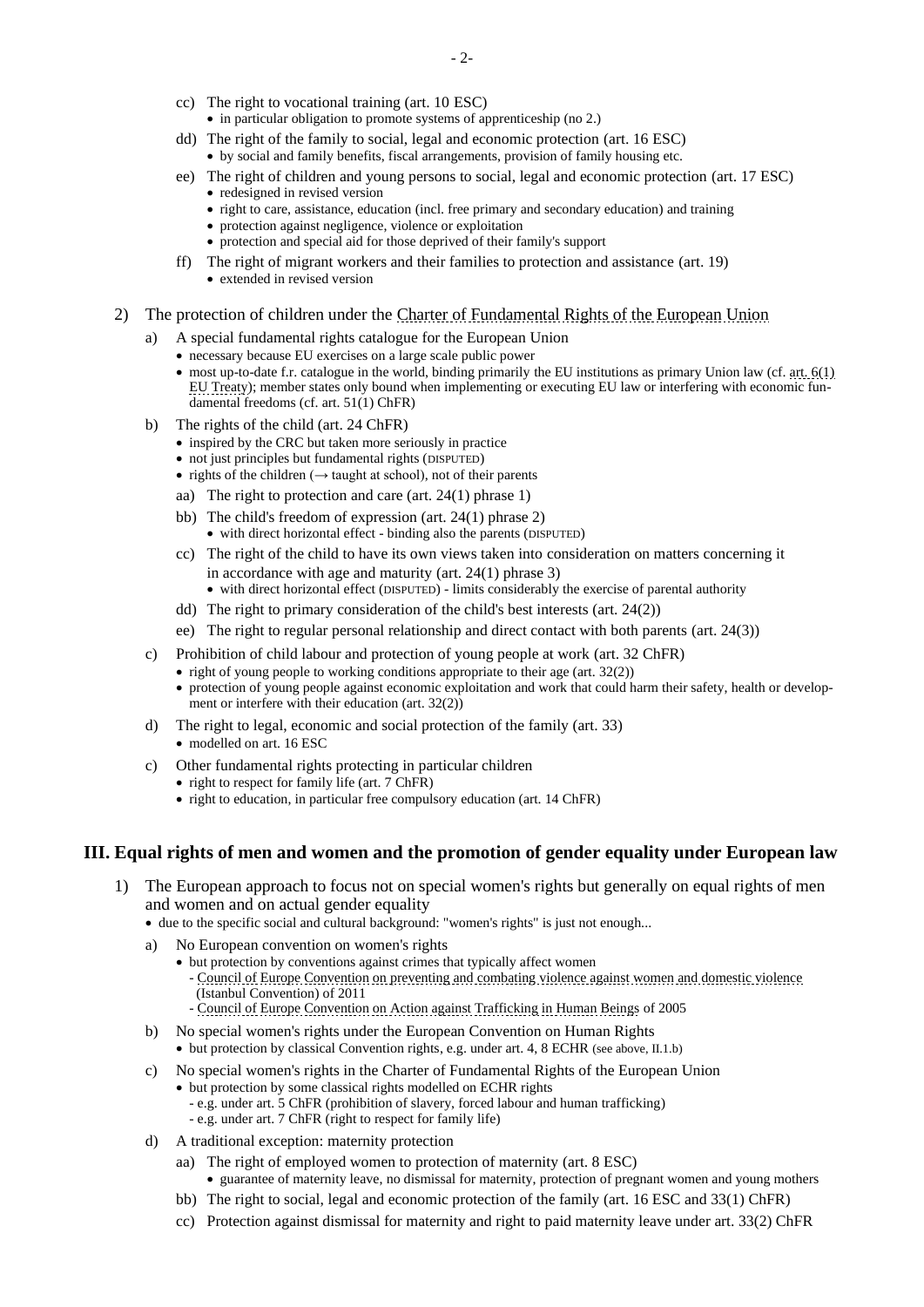- Council of Europe has [Gender Equality Commission](https://www.coe.int/en/web/genderequality/gender-equality-commission) to ensure mainstreaming of gender equality into its policies
- EU even runs a *[European Institute for Gender Equality](https://eige.europa.eu/about)* and a *[European Equality Law Network](https://www.equalitylaw.eu/publications/law-reviews)* (of legal experts in gender equality and non-discrimination) for this purpose
- 2) Non-discrimination and equal rights of men and women under pan-European human rights law
	- a) The prohibition of discrimination on the ground of sex in the enjoyment of ECHR rights (art. 14 ECHR) • not a general prohibition of discrimination...
		- a difference in treatment between persons (here: men and women) due to personal characteristics (here: the gender) in analogous or relevantly similar positions is discriminatory if it has *no objective and reasonable justification*, that is if it does *not pursue a legitimate aim* or if there is *not a reasonable relationship of proportionality between the means* employed *and the aim* sought to be realised [\(ECHR, 29.04.2002, 2346/02, Pretty v. UK,](http://hudoc.echr.coe.int/eng?i=001-60448) no. 88)
		- European Court of Human Rights stresses the *margin of appreciation* of the states but requires for unequal treatment on the ground of sex particularly important reasons
	- b) The general prohibition of discrimination on the ground of sex (art. 1 Prot. 12 ECHR)
		- general (→ "enjoyment of any right set forth by law") but ratified by 20 countries only (not by France, Germany, UK)
	- c) The equality of rights and responsibilities under private law between spouses (art. 5 Prot. 7 ECHR)
		- $\bullet$  historical background: widespread legal privileges of the husband until the second half of the 20<sup>th</sup> century
		- guarantee of equal rights in the relations with their children, as to marriage, during marriage and to divorce
		- guarantee of equal rights under private law only not under tax, labour, admin. or criminal law...
	- d) The right to equal opportunities and equal treatment in matters of employment and occupation without discrimination on the grounds of sex [\(art. 20 Revised European Social Charter\)](https://www.coe.int/en/web/conventions/full-list/-/conventions/rms/090000168007cf93)
		- aims at equal conditions concerning access to employment, protection against dismissal, occupational reintegration, vocational guidance, training and rehabilitation, terms of employment and working conditions (incl. remuneration) and career development
- 3) Non-discrimination and equal rights of men and women in European Union law
	- The prohibition of discrimination based on the ground of sex (art.  $21(1)$  ChFR)
		- partially corresponds to art. 14 ECHR, 1 Prot. 12 ECHR and imposes similar requirements; moreover, unequal treatments need a legal basis (cf. art. 52(1) ChFR)
	- b) The principle of equal pay for male and female employees [\(art. 157 FEU Treaty\)](https://eur-lex.europa.eu/legal-content/EN/TXT/HTML/?uri=CELEX:12012E/TXT&from=DE)
		- directly applicable with direct horizontal effect [\(European Court of Justice, case 43/75, Defrenne II\)](https://eur-lex.europa.eu/legal-content/EN/TXT/HTML/?uri=CELEX:61975CJ0043&from=EN)
		- for all kinds of employees (also public servants)
		- prohibits also indirect discriminations (typically affecting one gender only, e.g. of part-time employees)
		- wide concept of "pay" (art. 157(2))
		- concretised and ensured on the basis of art. 157(3) FEU Treaty i[n art. 4 Equal Treatment Directive](https://eur-lex.europa.eu/legal-content/EN/TXT/HTML/?uri=CELEX:32006L0054&qid=1580882593362&from=EN#d1e624-23-1) (see infra, III.4.b)
	- c) Equality between women and men (art. 23 ChFR)
		- a comprehensive fundamental right to equal treatment of women and men; relation to art. 21(1) ChFR unclear
		- prohibits also indirect discriminations
		- justification of unequal treatment requires particularly important reasons
		- art. 23(2) *allows measures providing for specific advantages in favour of the under-represented sex* (e.g. women in higher positions) to facilitate their vocational activity or to prevent or compensate for disadvantages in their careers - however, no rigid quotas or favouring of less qualified competitors
- 4) The active promotion of gender equality under European Union law
	- a) The Union's aim to eliminate inequalities and to promote equality between men and women [\(art. 3\(3\) sub](https://eur-lex.europa.eu/legal-content/EN/TXT/?uri=CELEX%3A12012M%2FTXT)[sect. 2 EU Treaty,](https://eur-lex.europa.eu/legal-content/EN/TXT/?uri=CELEX%3A12012M%2FTXT) art. 8, 10 [FEU Treaty\)](https://eur-lex.europa.eu/legal-content/DE/TXT/?uri=CELEX:12012E/TXT)
		- in all its activities, Union must aim to eliminate inequalities, promote gender equality and combat discrimination
	- b) Secondary Union law to ensure equal opportunities and treatment of men and women in matters of employment and occupation, including equal pay, under art. 157(3) FEU Treaty
		- does not exclude member states measures providing for advantages for the under-represented sex (art. 157(4))
		- *[Equal Treatment Directive](https://eur-lex.europa.eu/legal-content/EN/TXT/HTML/?uri=CELEX:32006L0054&qid=1580882593362&from=EN#d1e39-23-1)* (Directive 2006/54/EC on the implementation of the principle of equal opportunities and equal treatment of men and women in matters of employment and occupation)
			- combats direct and indirect discrimination (also if related to pregnancy or maternity leave), instruction to discrimi nation, harassment and sexual harassment
			- equality standards for renumeration (art. 4), occupational social security schemes (art. 5 et seq.), access to employ ment, vocational training, promotion, working conditions and return from maternity leave (art. 14 et seq.)
			- provides for judicial remedies (art. 17), compensation or reparation (art. 18) and measures against victimisation after complaints (art. 24)
			- reversal of burden of proof (art. 19)
		- [Directive 79/7/EEC](https://eur-lex.europa.eu/legal-content/EN/TXT/HTML/?uri=CELEX:31979L0007&qid=1580891512434&from=DE) on the progressive implementation of the principle of equal treatment for men and women in matters of social security
		- [Directive 2010/41/EU](https://eur-lex.europa.eu/legal-content/EN/TXT/?qid=1580892254948&uri=CELEX%3A32010L0041) on the application of the principle of equal treatment between men and women engaged in an activity in a self-employed capacity